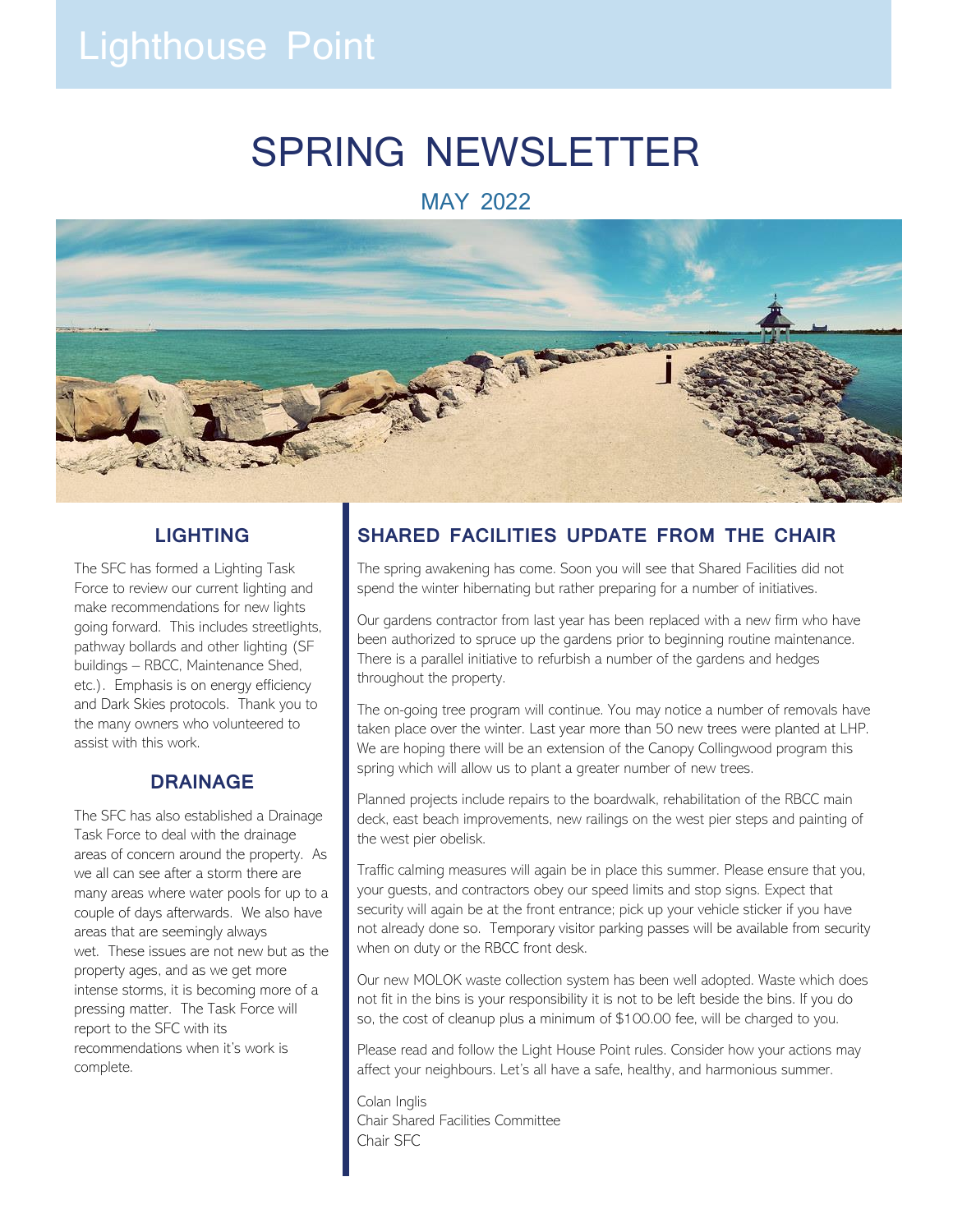

### **Outdoor Pools**

Management plans to have the outdoor pools open for the May long weekend. This opening date is dependent on there being no unforeseen mechanical issues and completion of the health inspection.

The outdoor pool operating hours will be: 9:00 AM to 9:00 PM (Subject to change) There will be no Covid restrictions in place at this time.

#### **LHP TREE PROGRAM**

Cutting Edge of Axess will be onsite throughout LHP continuing their work on our beautiful trees. The SFC will be discussing the plans for new planting this fall.

#### **ASPHALT WORK**

Management is scheduling some asphalt crack repairs to take place throughout the property. Notice will be sent to the owners prior to work commencing.

#### **GARDEN WASTE BAGS**

The new grounds contractor, Forest Ridge, will happily remove your garden waste bags. The brown yard waste bags should be placed on the edge of the road at the entrance of your condo corporation for pickup.

#### **PET WASTE**

Reminder to pet owners -- pet waste when picked up in a compostable bag - like the ones provided at LHP – or paper bags, should be disposed of in the Organics bins at the Molok stations.

#### **"MY GARDEN"**

A notice has been put on Condo Control for owners to sign up with Management for "My Garden" Signs.

The signs are ready for pick up at the RBCC. There is a form that will require your signature and you will need to specify the location of the garden you would like to care for.

#### **BICYCLES ON PATHS**

With the spring season now upon us and the warmer weather, it is important to remember that all LHP residents share the same paths and walkways. When riding a bicycle on the paths please give a wide berth to walkers. If you have a bell on your bicycle, please ring it as you approach walkers from behind. They may not be aware you are approaching, and your bell can act as an important safety feature.

### **Management**

Please contact management with any maintenance needs.

#### **SFC & Marina Property** Manager: Cameron Mitchell

[cmitchell@ehpm.ca](mailto:cmitchell@ehpm.ca)

#### Assistant Property Manager:

Ashley VanderMeulen [Lhpmaintenance@ehpm.ca](mailto:Lhpmaintenance@ehpm.ca)

Condo Corp Property Manager:

Beckie Reekie [breekie@ehpm.ca](mailto:breekie@ehpm.ca)

Accounting Jaymee Hocaluk [jaymee@ehpm.ca](mailto:jaymee@ehpm.ca)

Front Desk: Juanita Hughes [lhpcustomerservice@ehpm.ca](mailto:lhpcustomerservice@ehpm.ca)

After Hours Emergency Line: 705-441-5920